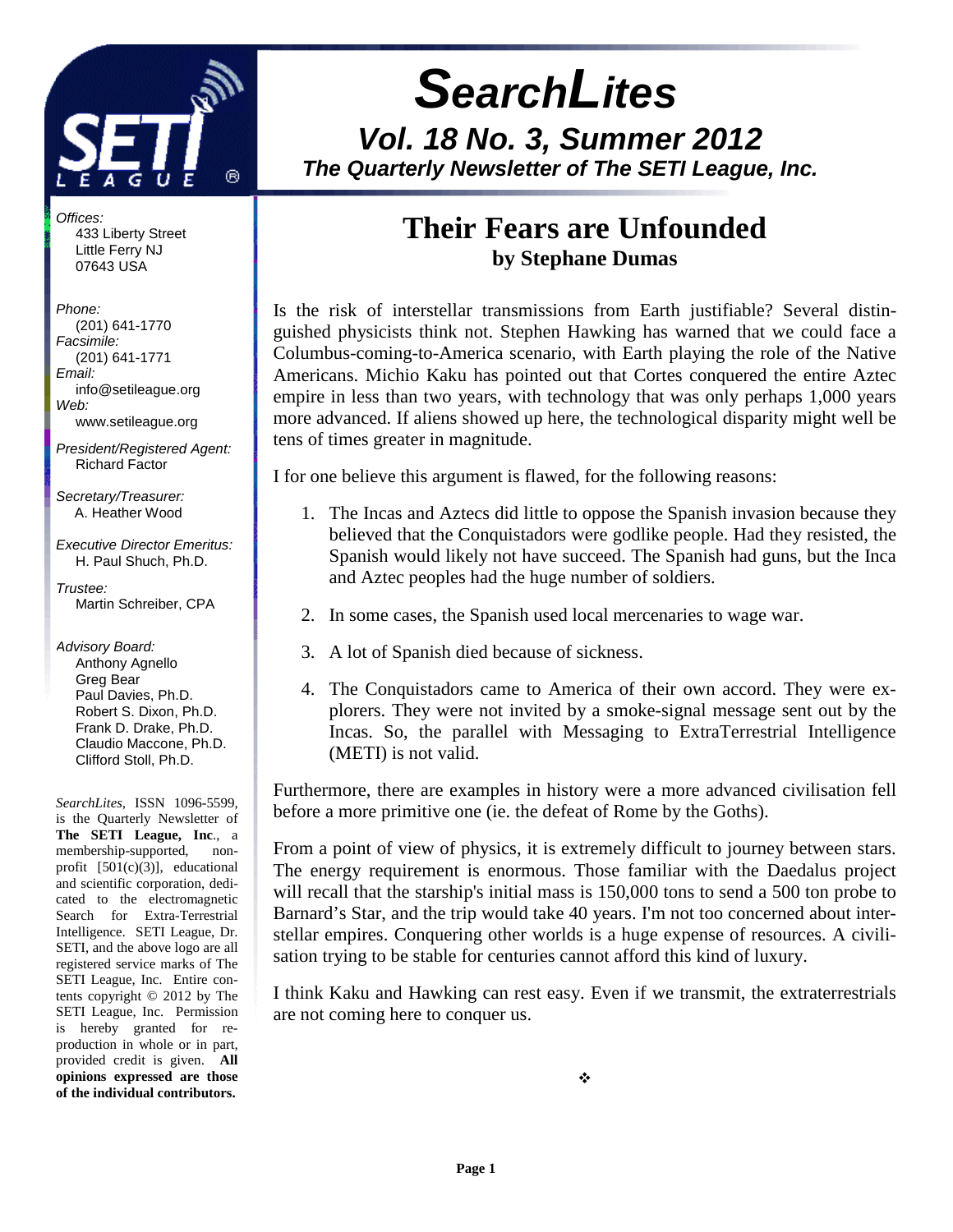### *Guest Editorial:*

# **Alien Probes For Real?**

#### **by Seth Shostak Senior Astronomer, SETI Institute**

From *Huffington Post*, used by permission.

According to a Roper poll conducted two decades ago, nearly four million Americans suspect they've been abducted by space aliens. The experience is not always pleasant, as the aliens refuse to subscribe to the Geneva Conventions. Their victims are frequently laid out on tables and treated to unauthorized and unsavory medical procedures.

It sounds like there's a lot of alien probing going on, and any comprehensive health plan should probably cover it.

But there's a different kind of alien probe to consider, and it's of a type that might actually exist. Namely, space probes -- hi-tech hardware -- that have been placed somewhere in our solar system by extraterrestrial beings keen to monitor our planet. Canadian astronomer Alan Tough has frequently proposed this idea as the type of project that might be tempting to a truly advanced society. After all, if they long ago detected the oxygen in Earth's atmosphere, they might conclude that our world - - clearly carpeted with life -- is worth watching.

Now two post-graduate students at Penn State have published a paper considering whether we'd even notice a spy in the sky, observing Earth from orbit and reporting back to someone (or something) many light-years away.

Obviously, if the probe were large enough - say tens of miles in size -- we would notice. That's a heft comparable to some of the smaller moons of Jupiter, and we'd have found it by now. But it's safe to assume that any aliens able to sequester a probe in our solar system could cram equipment such as cameras, radio receivers, and spectroscopes into a far smaller package. Our own Pioneer and Voyager probes are roughly the size (and vintage) of a Volkswagen Beetle. Yet even with this modest bulk, they've collected a lavish amount of useful information and sent it back to their builders.

So a practical alien probe might fit in your living room. And at that scale, according to the Penn State postdocs, Jacob Haqq-Misra and Ravi Kumar Kopparapu, it could easily remain cryptic.

This shouldn't surprise you. Imagine the solar system as a football stadium, with the Sun on the 50-yard line, and Neptune (the farthest planet, as determined by astronomical vote) in the last row of seats in the end zone. At this scale the Earth is no larger than a pencil point, but a space probe as big as a bus would be the size of an atom! There's simply no hope of finding something that small with our current telescopes unless the probe is outfitted with a noisy radio transmitter (aimed our way) or a set of vulgar, flashing lights.

But maybe the aliens have deployed their instruments much closer, where they would be easier to discover. Perhaps something aesthetically austere, like a slab monolith. If they've placed hardware like that on the moon, we could easily have overlooked it until now. However, as the Penn State authors point out, NASA's Lunar Reconnaissance Orbiter will soon have charted everything larger than a suitcase on the Moon's surface. Eventually, you can expect similarly detailed mapping of Mars. If there are monoliths sticking out of the dirt, we should see them.

However, a probe needn't be on the surface of any world. In fact, it would work better in orbit, with no worries about the long-term effects of weather (on worlds that have it) and with continuous access to sunlight for power.

Alas, and as noted, it's probably hopeless -- at least in the foreseeable future -- to do a thorough reconnaissance of our solar system. Nonetheless, there are certain places, such as the Lagrange points between the Earth and Moon, where a detailed search for not-made-on-Earth hardware could be undertaken. The Lagrange points are five positions in space -- all relatively nearby - - where all the gravitational and centrifugal forces sum to zero. While most are unstable, Lagrange points 4 and 5 are OK for long-term parking. They're prime locations for probes of our planet.

Some examinations of Lagrange 4 and 5 in the Earth-Moon system have already been made, but these experiments weren't sensitive enough to find anything smaller than your average three-bedroom home. A concerted effort could do better. And frankly, it sounds like an interesting thing to do.

Bottom line? There's no evidence we're being watched, but hidden surveillance can't be ruled out either. You should be familiar with this situation: It's like shopping at your local convenience store.

÷

**Disclaimer:** The opinions expressed in editorials are those of the individual authors, and do not necessarily reflect the position of The SETI League, Inc., its Trustees, officers, Advisory Board, members, donors, or commercial sponsors.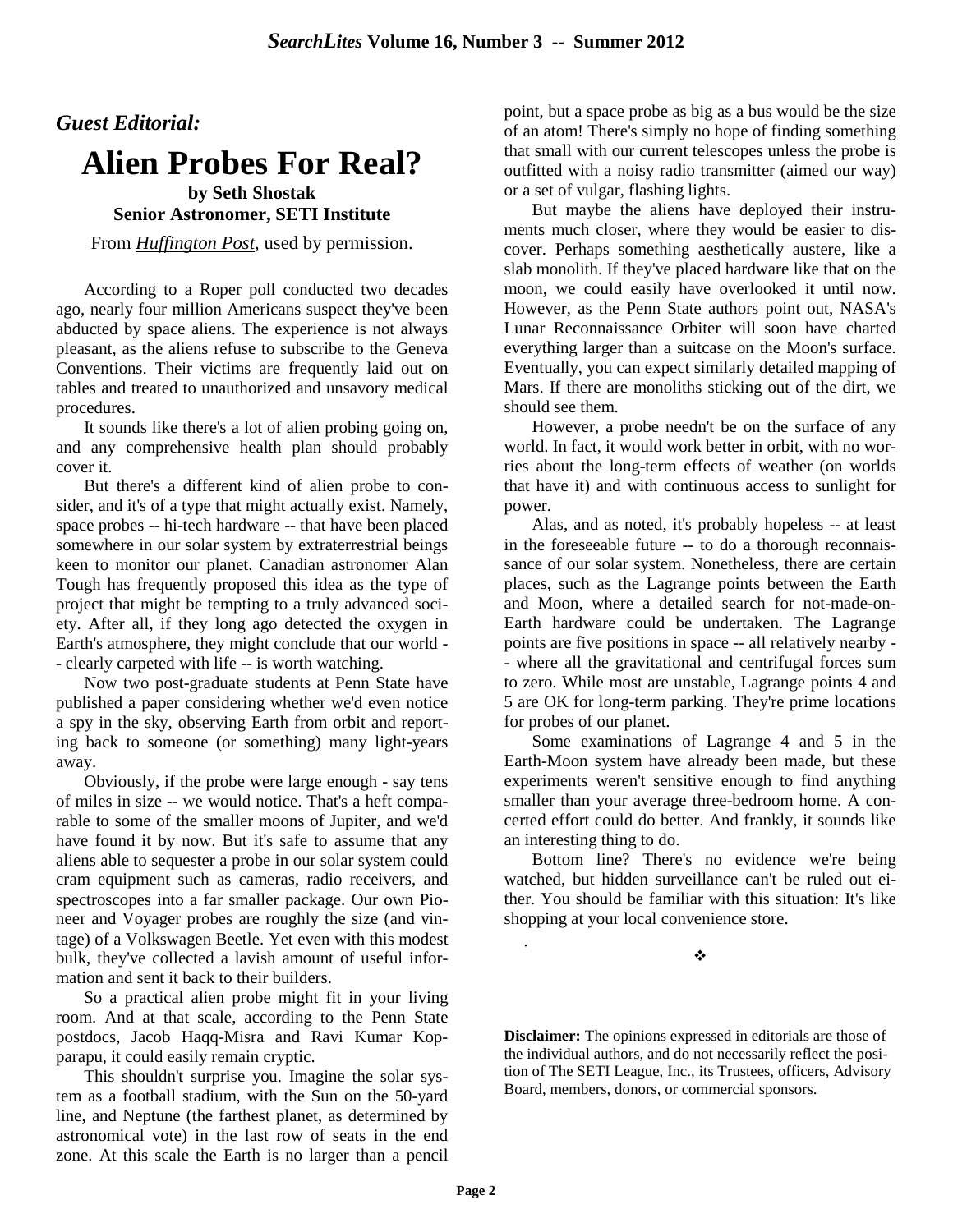## *In Memoriam:*  **Remembering Allen Tough By H. Paul Shuch Executive Director Emeritus**

One of the most creative voices in the SETI field has been silenced. Prof. Allen Tough died of pneumonia on 27 April 2012, at the age of 76. With his passing, not only has science lost a brilliant mind; I have lost a dear friend.

For more than four decades, Allen Tough, Ph.D., was globally recognized as a pioneering scholar in adult learning, self-directed growth, and personal change. His seminal contributions to the field date back to the 1960s, and his research illuminated adults' successful efforts to learn and change. More than 90 major studies in eleven countries were based on Tough's early work.

Tough's inquiry contributed to an expansion of the dialogue on adult learning to include self-directed learning. He was instrumental in catalyzing movement from research focused primarily on who participates in organized adult education, to one which embraces the entire range of intentional adult learning.

Allen Tough wrote seven books and numerous articles and papers over the span of his career. His book The Adult's Learning Projects was chosen as one of the ten classical books in adult education. He was named "one of six most often used authors" in a survey of the Adult Education Association in 1978. Allen received The Malcolm Knowles Memorial Award for significant lifelong contribution to the field of self-directed learning in 2006. later the same year, he was inducted into the International Adult and Continuing Education Hall of Fame.

In addition to his studies on the adult learner, Tough was an active researcher in the fields of futures studies and the scientific search for extraterrestrial intelligence (SETI). His book Crucial Questions About the Future was translated into Spanish and Chinese. He coordinated the World Future Society's Web forum on future generations, and was recognized as a Fellow of the World Futures Studies Federation, the International Academy of Astronautics, and the British Interplanetary Society.

In 1997, after 33 years as a faculty member at the University of Toronto, Allen Tough decided to retire early, that he might devote the balance of his time and energy to his research interests. In the SETI field, Allen founded the internet-based *Invitation to ETI* initiative in 1996. This project ultimately grew to a worldwide network of 100 scientists, futurists, artists and thinkers, whose members continue to contemplate interstellar contact.

Allen was a SETI League Charter Member, an active member of the SETI Permanent Study Group of the International Academy of Astronautics, established and underwrote the Billingham Cutting Edge Lectures presented at the annual International Astronautical Congress, edited the online academic journal *Contact in Context*, initiated that journal's *Best Ideas Awards* (one of which I was honored to receive), was founding chair of the SETI League's Strategic Planning Committee, and served as a SETI League volunteer Regional Coordinator. The SETI League honored Allen Tough in 2003 with its Orville Greene Service Award.

Since 2000, when he began exhibiting symptoms of Multiple System Atrophy, a degenerative neurological disorder initially misdiagnosed as Parkinson's Disease, Allen continued to make significant intellectual contributions to his three chosen fields of research: adult learning, futures studies, and the Search for ExtraTerrestrial Intelligence. Those contributions will be sorely missed by researchers in all three fields. During the last few days of his life, despite having lost the ability to communicate verbally, Allen was actively involved in the analysis of a still unverified SETI candidate detection.

The SETI League extends its profound sympathies to Allen's wife, Cathy Rand, his daughter Susan, and his son Paul.

Allen's sage advice and warm friendship have had a profound influence on my personal and professional lives. For the rest of my days, I shall continue to feel his hand on my shoulder, gently guiding me.



**Allen Tough and his wife, Cathy Rand, in May 2006, during his induction into the International Adult and Continuing Education Hall of Fame in Dallas, TX.** 

Ralph Brockett photo, used by permission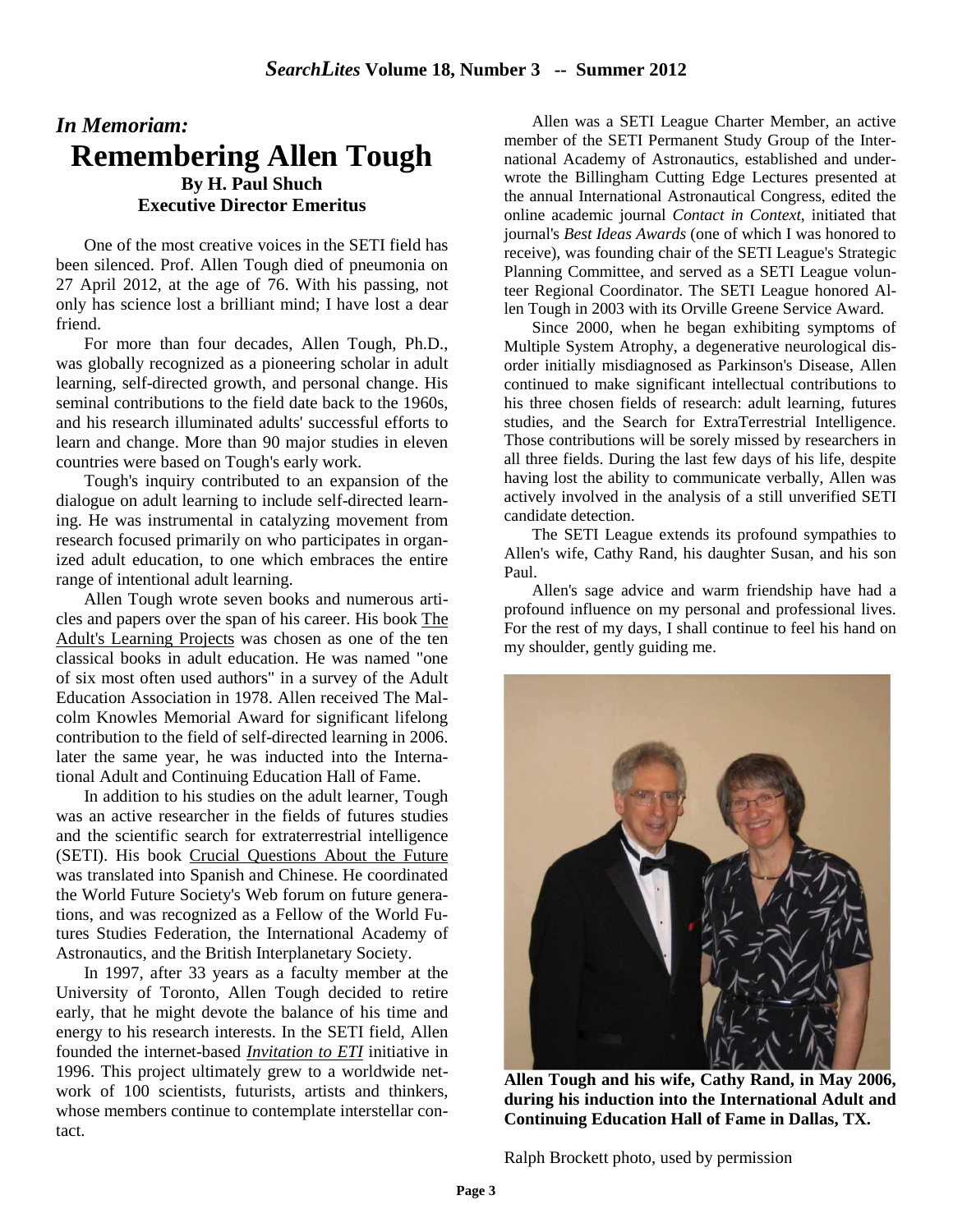*Book Review:*

## **The Elusive Wow**

by Robert H. Gray **Palmer Square Press, December 2011 ISBN 978-0-9839584-4-4, hardcover, 256 pages, \$29.95** 

#### **Reviewed by H. Paul Shuch**

Bob Gray is chasing a ghost, something seemingly ephemeral that can neither be confirmed nor denied. Some would say he's obsessed with it. It's the same magnificent obsession that drove artists and architects of old to devote their lives to creating the wonders of the Renaissance. For nearly thirty years, the amateur radio astronomer from Chicago has been on the trail of the elusive Ohio State University "Wow!" signal, the most promising, yet enigmatic, SETI candidate to date. His new book documents his efforts, and his frustrations.

"The Elusive Wow" is really two books in one. The first part begins with a detailed account of the reception on 15 August 1977, at the "Big Ear" radio telescope facility, of a microwave signal exhibiting all the characteristics one would expect of a message from extraterrestrial intelligence, except for one: it disappeared, never to repeat. Gray describes that initial detection as a tug on the cosmic fishing line, intriguing but inconclusive. Lacking verification at the locus of initial reception, Bob set out on a quest to duplicate the detection, by casting a broader net. He devotes half a dozen chapters to his observations, first from his own backyard radio telescope (a design which presaged The SETI League's later Project Argus instruments), and later from Harvard, Tasmania, and the Very Large Array. In all cases, his net came up empty. His fascination and frustration are equally palpable.

The second half of the book is a more conventional treatise, and those not well versed in SETI folklore should probably read it first. In eight chapters (seven of which are reminiscent of the seven factors of the Drake Equation), Gray lays out the basics of SETI science. He includes a good historical overview of searches since Project Ozma, and offers his own insights into the Fermi Paradox: "Where are they?"

The book concludes with an exhaustive bibliography which should prove useful for those wishing to delve deeper, as well as a good list of web links (some, unfortunately, no longer valid, as is the nature of the Internet), a collection of formulas which should help those readers bringing themselves up to speed on radio telescopes and communications technology, and a photo gallery of some of the SETI enterprise's key players (including a delightful one of Paul Horowitz as a *very* young radio amateur).

My only disappointment in reading this otherwise fascinating book is that The SETI League and its Project Argus all-sky survey merited only the briefest one-sentence mention, and that merely to differentiate our search from an Ohio State University antenna design of the same name. In fact, it would have served Gray well to have devoted a chapter to the efforts of other amateur radio astronomers. We are, after all, members of a large and very mutually supportive community. Some of us even share Bob Gray's obsession.

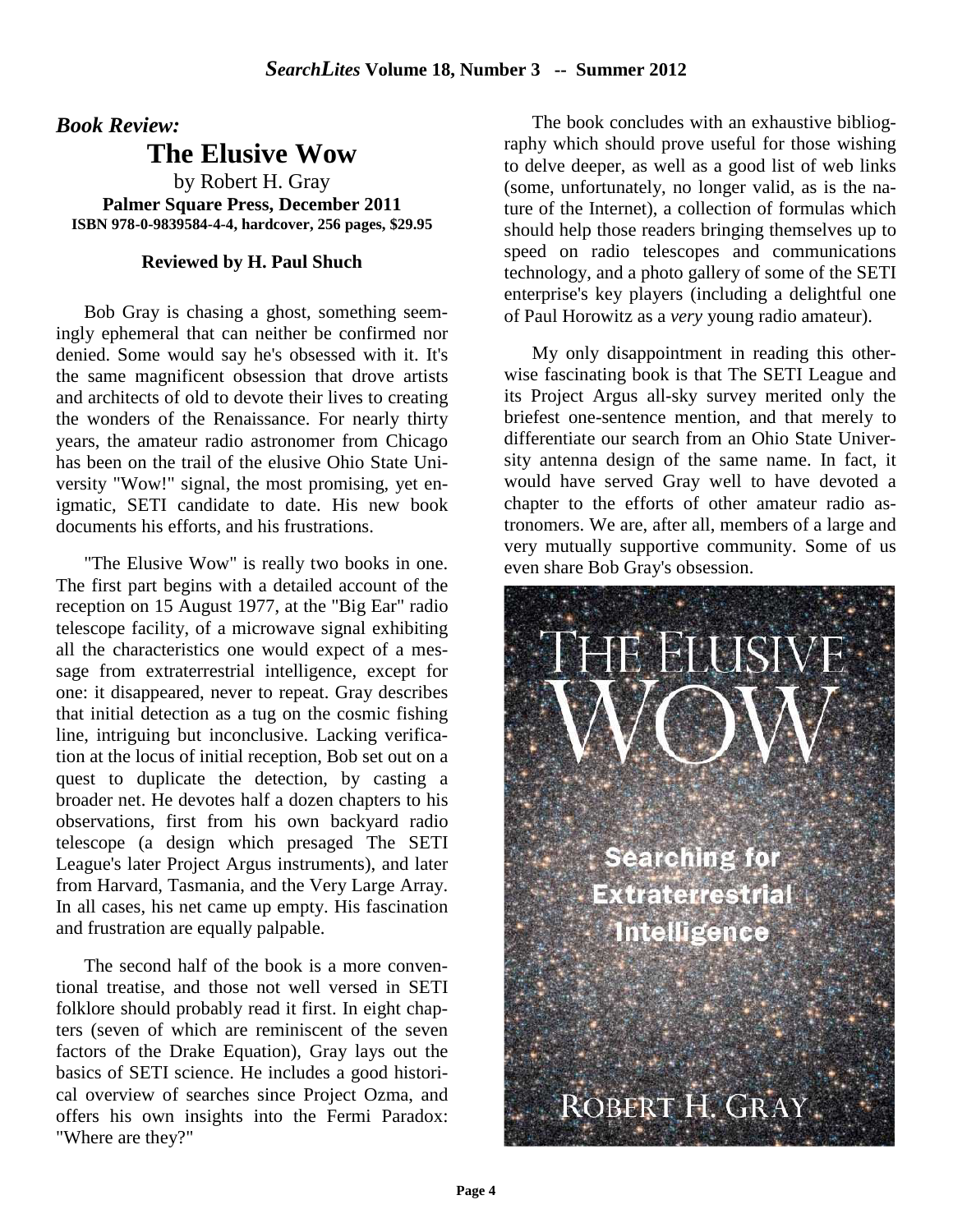## **Minutes of 2012 Annual Meeting**

#### • **Call to Order**

The meeting was convened at 13:05 hours EDT, in the Library at SETI League Headquarters, Little Ferry NJ, by Executive Director Emeritus Dr. H. Paul Shuch. Three SETI League members in good standing present. Our Bylaws requiring one percent of the current membership to be in attendance for the conduct of SETI League business, the above represents a quorum.

• **Minutes of 2011 Membership Meeting**

The Minutes of the 2011 Membership Meeting having been previously posted to The SETI League's World Wide Web site, a motion was then passed to accept the minutes as posted.

#### • **Treasurer's Report**

Presented jointly by Dr. Shuch and Secretary/Treasurer Heather Wood, covering the calendar year 2011 (as e-filed).

- 1. Revenues: Dues and Contributions \$17,612, Interest Income \$9, Total \$17,621.
- 2. Expenses: Educational/Scientific Programs \$17,872, Management/General \$2,886, Fundraising \$993, Total \$21,751.
- 3. Revenues minus Expenses: \$(4,130).
- 4. End of 2011, SETI League account balances equalled \$6,851. 2010 beginning net assets \$10,981.
- 5. 2012 Budget: Projected Revenues \$18,005, Program Expenses \$17,000, Management/General Expenses \$4,000, Fundraising Expenses \$1,000, Projected deficit (\$2,995), Projected Ending Balance \$3,856.
- 6. This report was accepted by those present.

#### **Executive Director's Report**

The Executive Director's annual report of Program Service Accomplishments having been previously posted to The SETI League's World Wide Web site, a motion was passed to accept the report as published.

#### • **Committee Reports**

#### **EME Committee**

Report by SETI League president and station trustee Richard Factor. The EME beacon remains off the air. No progress to report since last year.

#### **Awards Committee**

Awards Committee chairman David Ocame being absent, Dr. Shuch announced that selection of this year's Giordano Bruno Award and Orville N. Greene Award are being deferred to enable the Board to review The SETI League's award policies. Twelve websites have been given the SETI SuperStar award this year. More nominations are requested from the

members. Paul will note this in the next issue of *SearchLites.*

#### • **Old Business**

#### 1. **Very Small Array**

Dr. Shuch reports that the project is on hold, due to lack of funding, with no progress to report since last year.

#### 2. **Mid-Year Renewal Letter**

Ms. Wood will once again mail out a midyear appeal to lapsed members. Last year's letter generated several reinstatements of lapsed members.

#### 3. **Annual Report**

The SETI League's 2011 Annual Report is available to members via the website, in Portable Document Format (PDF). Ms. Wood will distribute hard-copies of this report to our major donors.

#### 4. **Web Server**

Mr. Factor reports that new servers have finally been ordered. The website will migrate to the new servers as soon as they have been installed, initialized, and tested.

#### • **New Business**

1. The membership reaffirmed its commitment to the Vision and Mission statements of The SETI League, Inc.

#### 2. **Next Meeting**

The next Annual Meeting will be held at the same venue. The selected date of Sunday 21 April 2013 has been verified as not in conflict with Easter, Passover, or US tax season. The meeting will be at 1300 hours EDT, to be followed immediately by the Board of Trustees meeting. The date and time will be announced to the membership via the website and newsletter.

#### • **Good and Welfare**

- o Dr. Shuch reported on the failing health of longtime member Allen Tough. Those present expressed their wishes for his recovery.
- o Mr. Factor reported on his upcoming relocation to his retirement home in Arizona. He informed the membership that he will be visiting his New Jersey office monthly for the foreseeable future, and thus remains able to fulfill his SETI League duties.

#### • **Adjournment**

The Annual Membership Meeting was adjourned by the Executive Director Emeritus at 13:32 hours EDT on 22 April 2012. A Regular Board of Trustees meeting followed.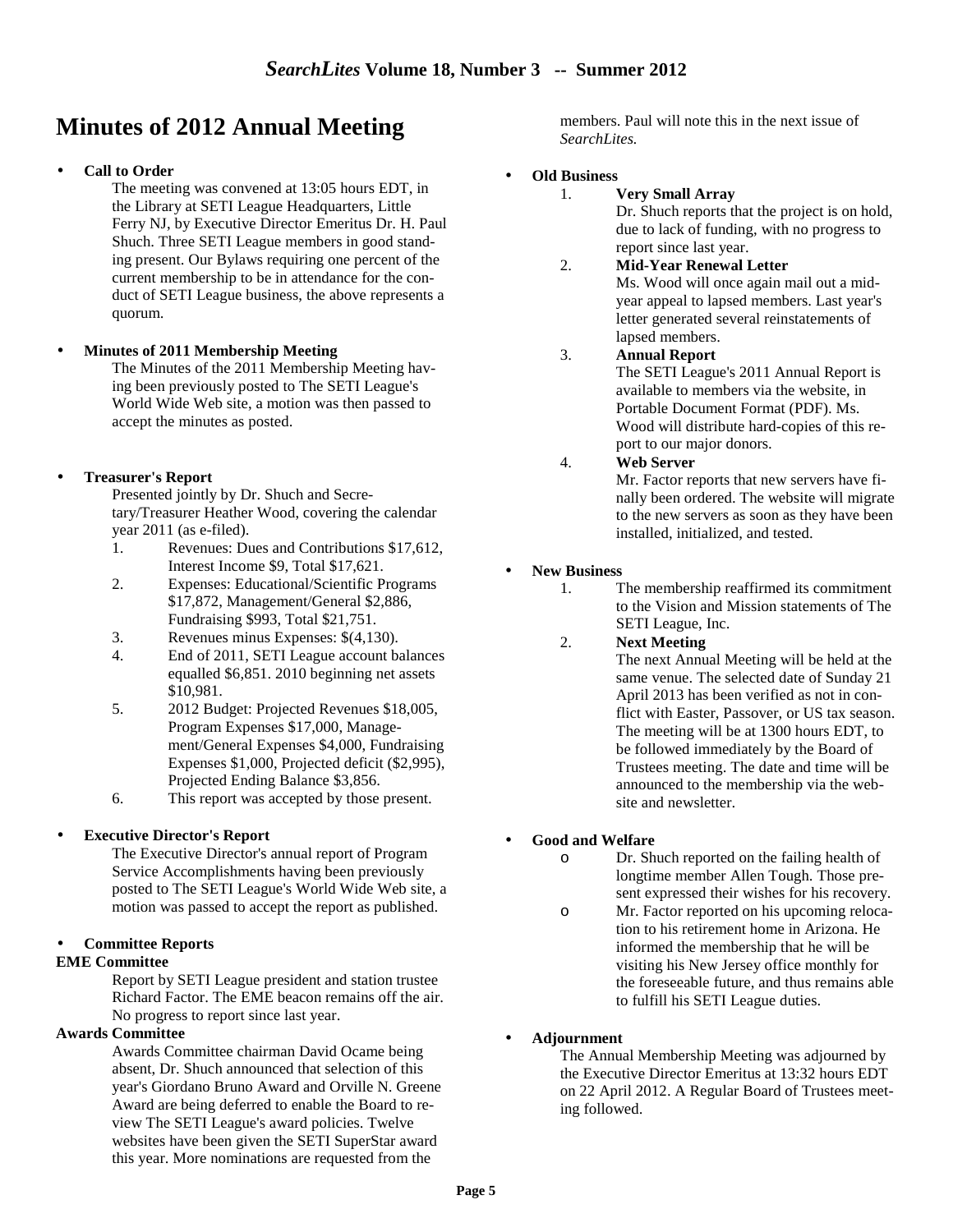#### **Business Transacted by Board of Trustees:**

#### **Quorum Call**

Trustees and Officers present: A. Heather Wood, Richard Factor, H. Paul Shuch Trustees and Officers absent: Martin Schreiber A quorum is present.

#### **Election of Officers**

The following slate of officers was retained for a one-year term:

President - Richard Factor, serving without compensation. Secretary/Treasurer - A. Heather Wood

Executive Director Emeritus - H. Paul Shuch, serving on a volunteer basis.

#### **Registered Agent**

The New Jersey Division of Revenue requires that we designate a Registered Agent to execute certain state documents. Mr. Factor was previously appointed to this post, and has agreed to continue serving in this capacity for an additional year.

#### **Personnel matters**

In executive session, the Secretary/Treasurer's annual performance review was completed.

In executive session, the Board of Trustees voted to continue cost-sharing of Executive Director Emeritus' health insurance premiums, as a program expense, pending availability of funds and subject to periodic review. Dr. Shuch abstaining.

#### **Advisory Board**

Establishment of a secure email alias, to permit the Executive Director Emeritus to communicate with Advisory Board members on an occasional basis, was previously authorized. Richard Factor repeated his commitment to implement this function, upon eventual activation of the new Web server.

#### **Awards Criteria**

The Board reiterated its policy that selection criteria for the Bruno and Greene awards remain the contributions and accomplishments of the recipient, but that presentation timing and venue will be selected so as to maximize publicity value to The SETI League.

#### **Bank Fees**

Fees charged for our various bank accounts were discussed. The Secretary/Treasurer recommended retaining the Bank of America account, to serve as a fiscal firewall between the Merrill Lynch and PayPal accounts. The Board considers the resulting fees to be negligible.

#### **Adjournment**

The Board of Trustees meeting was adjourned at 13:52 EDT.

Respectfully submitted, A. Heather Wood, Secretary

## **Event Horizon**

SearchLites readers are apprised of the following conferences and meetings at which SETI-related information will be presented. League members are invited to check our World Wide Web site (www.setileague.org) under *Event Horizon*, or email to us at info@setileague.org, to obtain further details. Members are also encouraged to send in information about upcoming events of which we may be unaware.

#### **July 26 - 28, 2012**: *Central States VHF Conference*, Cedar Rapids, IA.

**August 30 - September 3, 2012**: *Chicon 7*, 70th World Science Fiction Convention, Chicago IL.

**September 25 - 28, 2012**: *Fourth IAA Symposium on Searching for Life Signatures*, Republic of San Marino.

**October 1 - 5, 2012**: *63rd International Astronautical Congress*, Naples, Italy.

**October 26 - 28, 2012**: *AMSAT Space Symposium*, Orlando, FL.

**April 20, 2013, 0000 UTC - 2359 UTC**: Fourteenth annual SETI League *Ham Radio QSO Party*: 3.551, 7.0309, 7.2039, 14.084, 14.204, 21.306, and 28.408 MHz.

**April 21, 2013**: Nineteenth SETI League *Annual Membership Meeting*, Little Ferry NJ.

**August 29 - September 2, 2013**: *Lonestarcon 3*, 71st World Science Fiction Convention, San Antonio TX.

**September 23 - 27, 2013**: *64th International Astronautical Congress*, Beijing, China.

**April 19, 2014, 0000 UTC - 2359 UTC**: Fifteenth annual SETI League *Ham Radio QSO Party*: 3.551, 7.0309, 7.2039, 14.084, 14.204, 21.306, and 28.408 MHz.

**April 20, 2014**: Twentieth SETI League *Annual Membership Meeting,* Little Ferry NJ.

**September/October, 2014 (dates to be announced)**: *54th International Astronautical Congress*, Toronto, Ontario, Canada.

**April 18, 2015, 0000 UTC - 2359 UTC**: Sixteenth annual SETI League *Ham Radio QSO Party*: 3.551, 7.0309, 7.2039, 14.084, 14.204, 21.306, and 28.408 MHz.

**April 19, 2015**: Twenty First SETI League *Annual Membership Meeting,* Little Ferry NJ.